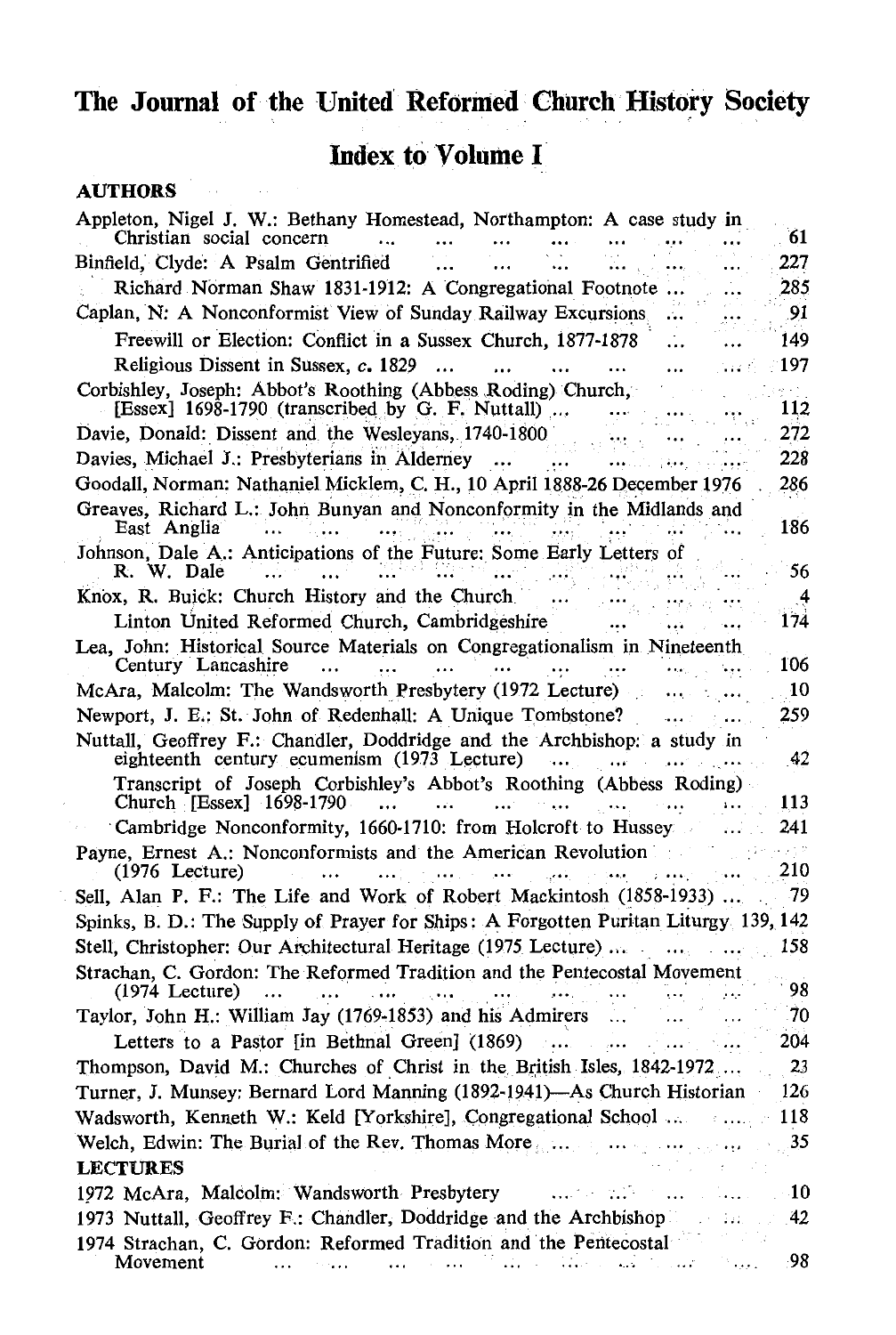| 1975 Stell, Christopher: Our Architectural Heritage                                                                                                | 158       |
|----------------------------------------------------------------------------------------------------------------------------------------------------|-----------|
| 1976 Payne, Ernest A.: Nonconformists and the American Revolution<br>                                                                              | 210       |
| 1977 Hill, Christopher: Occasional Conformity [printed in R. Buick Knox ed<br>Reformation Conformity and Dissent: Essays in Honour of              |           |
| Geoffrey Nuttall, Epworth Press, 1977, pp. 199-220]                                                                                                |           |
| <b>OBITUARIES</b>                                                                                                                                  |           |
| Kelley, Lilian W.<br>                                                                                                                              | 121       |
| Micklem, Nathaniel<br>$\ddot{\phantom{a}}$<br>$\ddot{\phantom{1}}$<br>                                                                             | 286       |
| $\ddotsc$<br>Robinson, William Gordon                                                                                                              | 239       |
| <br><br><br>Whitehorn, Roy Drummond                                                                                                                | 239       |
| <br>$\ddot{\phantom{0}}$                                                                                                                           |           |
| <b>REVIEWS</b>                                                                                                                                     |           |
| Barkley, John M.: St. Enoch's Congregation, Belfast, 1872-1972 (1972)                                                                              | 68        |
| Barton, David A.: Discovering Chapels and Meeting Houses (1975)<br>                                                                                | 207       |
| Bradley, Ian: The Call to Seriousness: The Evangelical Impact on the                                                                               |           |
| Victorians (1976)<br>$\ddotsc$                                                                                                                     | 267       |
| Briggs, John (and Ian Sellers): Victorian Nonconformity (1973)                                                                                     | 122       |
| Bulloch, James (and A. L. Drummond), The Scottish Church, 1688-1843 (1973)                                                                         | `94       |
| The Church in Victorian Scotland, 1843-1874 (1975)<br>$\ddotsc$<br>$\cdots$                                                                        | 182       |
| Cole, C. Robert (and Michael E. Moody) (eds): The Dissenting Tradition:<br>Essays for Leland H. Carlson (1975)<br>$\cdots$<br>$\cdots$             | 263       |
| Crawford, R.M.: 'A Bit of a Rebel', The Life and Work of George Arnold<br>Wood (1975)<br>-44<br>$\cdots$<br>$\cdots$<br>$\cdots$                   | 238       |
| Cunningham, Valentine: Everywhere Spoken Against: Dissent in the Victorian                                                                         |           |
| Novel (1975)<br>744<br>$\mathbf{a}$<br>$\cdots$<br>$\cdots$<br>$\ddotsc$<br>                                                                       | 235       |
| Dickson, Mora: The Inseparable Grief — Margaret Cargill of Fiji (1976)                                                                             | 301       |
| Drummond, Andrew L. (and James Bulloch): The Scottish Church, 1688-1843<br>(1973): The Church in Victorian Scotland, 1843-1874 (1975)              | 94<br>182 |
| Fletcher, Anthony: A County Community in Peace and War: Sussex                                                                                     |           |
| 1600-1660 (1975)<br>                                                                                                                               | 234       |
| Gilbert, A. D.: Religion and Society in Industrial England: Church, Chapel<br>and Social Change 1740-1914 (1976)<br>$\cdots$<br><br>               | 266       |
| Hawkins, F. H.: History of the Presbytery of Durham (1976)<br>$\ddotsc$<br>                                                                        | 237       |
| Howard, K. W. H. (ed.): The Axminster Ecclesiastica, 1660-1698 (1976)<br>$\cdots$                                                                  | 264       |
| Kirby, G. W.: The Elect Lady [Countess of Huntingdon] (1972)<br>                                                                                   | 123       |
| Knight, G. W.: Nonconformist Churches in Enfield (1973)<br>$\ddotsc$<br><br>                                                                       | 68        |
| Lacy-McIntyre, H.: Grange Park United Reformed Church [Leyton] (1973)                                                                              | 96        |
| Longford, Elizabeth: Piety in Queen Victoria's Reign (1973)<br><br>                                                                                | 68        |
| Meller, H. E.: Leisure and the Changing City, 1870-1914 (1976)<br><br>                                                                             | 298       |
| Moody, M. E. (and C. R. Cole) (ed): Dissenting Tradition - Essays<br>for<br>Leland H. Carlson (1975)<br>$\ddotsc$<br>$\ddotsc$<br>$\cdots$<br><br> | 263       |
| Norman, E. R.: Church and Society in England, 1770-1970 (1976)<br>$\ddot{\phantom{a}}$<br>$\ddotsc$                                                | 268       |
| Moorhouse, Geoffrey: The Missionaries (1973)<br><br>                                                                                               | 67        |
| Mutibwa, P. M.: The Malagasy and the Europeans (1974)<br>$\ddotsc$                                                                                 | -302      |
| <br>Nagle, Arthur: Hampshire Congregational Union (The Hampshire                                                                                   |           |
| Congregationalist)<br>$\ddotsc$<br>.                                                                                                               | 39        |
| Nickalls, John L.: The Journal of George Fox (revised edition, 1975)<br>$\ddotsc$                                                                  | 233       |
| Northcott, Cecil: Slavery on Trial — John Smith of Demarara and the<br>Emancipation Movement 1817-1824 (1976)<br>$\cdots$<br>                      | 301       |
| Parker, T. H. L.: John Calvin (1975)<br><br>$\cdots$                                                                                               | 264       |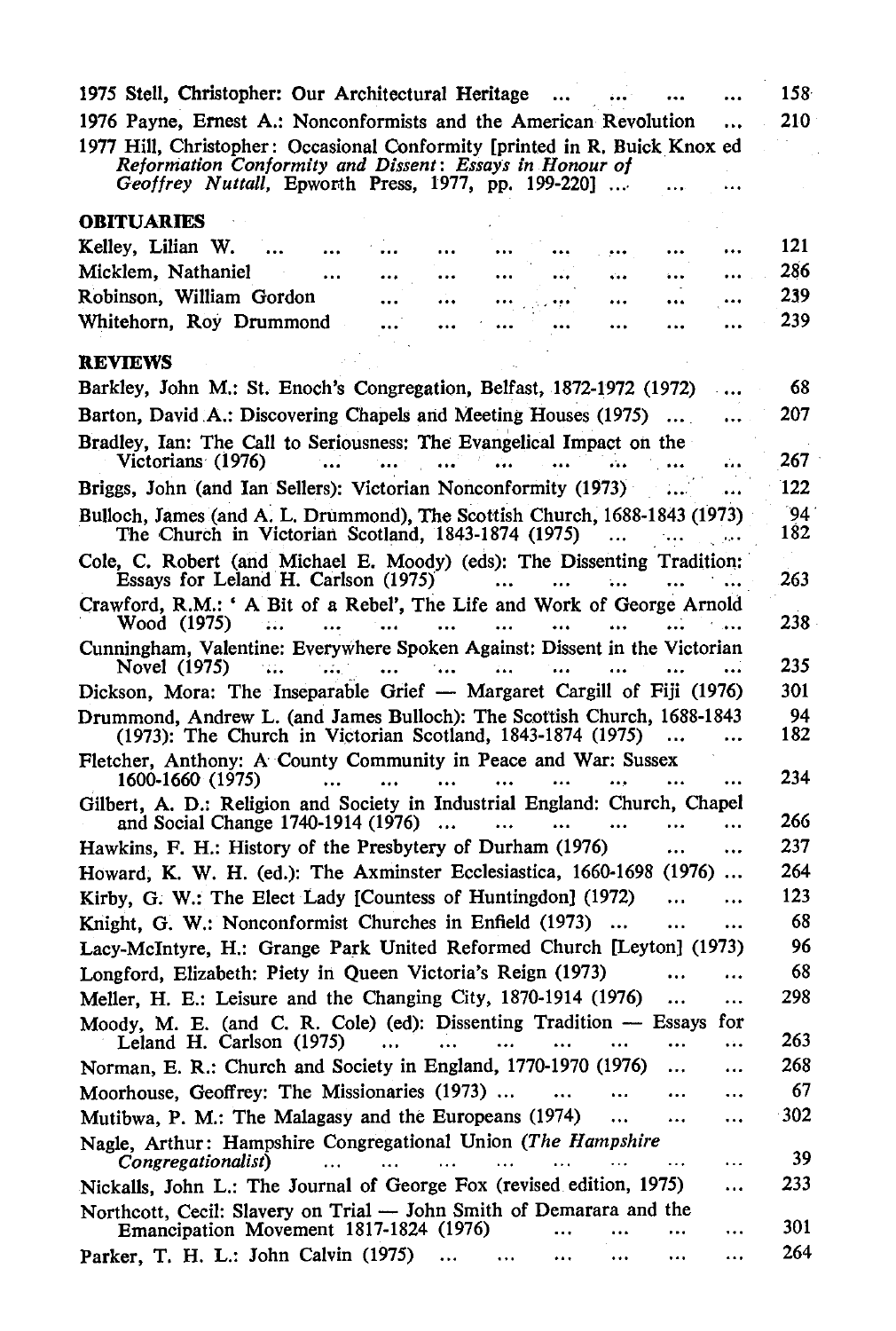| of Reformed Churches, 1875-1975 (1975)<br>                                                                                                          | Pradervand, Marcel: A Century of Service: A History of the World Alliance<br>207. |
|-----------------------------------------------------------------------------------------------------------------------------------------------------|-----------------------------------------------------------------------------------|
| Roberts, Benson: Bridgend U.R.C. 1873-1973<br><br><br>$\cdots$                                                                                      | 95                                                                                |
| Rupp, Gordon: Just Men (1977)<br>$\ddotsc$<br><br>                                                                                                  | 296                                                                               |
| Scott, Carolyn: Dick Sheppard (1977)<br><br><br>                                                                                                    | 300                                                                               |
| Sellers, Ian (and John Briggs): Victorian Nonconformity (1973)<br>.                                                                                 | 122                                                                               |
| Shaw, Duncan (ed): John Knox: A Quatercentenary Re-Appraisal (1975)<br>                                                                             | 156                                                                               |
| Spufford, Margaret: Contrasting Communities — English Villages in the                                                                               |                                                                                   |
| Sixteenth and Seventeenth Centuries (1974)<br>                                                                                                      | 154                                                                               |
| Stell, Christopher: Architects of Dissent (1976)<br>$\cdots$                                                                                        | 270.                                                                              |
| Strachan, Gordon: The Pentecostal Theology of Edward Irving (1973)<br>$\ddotsc$                                                                     | 93                                                                                |
| Sydenham, George: Suffolk Churches (Suffolk Review, Vol. 4, No. 2, 1973)                                                                            | 95                                                                                |
| Taylor, John H.; L.C.U. Story, 1873-1972 (1972)<br>                                                                                                 | 38                                                                                |
| Thompson, David M.: Nonconformity in the Nineteenth Century (1972)                                                                                  | 37                                                                                |
| Tibbutt, H. G. (ed): Some Early Nonconformist Church Books (1972)<br>                                                                               | 67                                                                                |
| (ed): The Minutes of the First Independent Church (now Bunyan                                                                                       |                                                                                   |
| Meeting) at Bedford 1656-1766 [1976]                                                                                                                | 265                                                                               |
| Towill, Edwin S.: People and Places in the Story of the Scottish Church (1976)                                                                      | 237                                                                               |
| Wade, W. L.: West Park Congregational Church, Leeds, 1672-1972                                                                                      | 39                                                                                |
| Wadsworth, Kenneth W.: A Century of Service: The Yorkshire                                                                                          |                                                                                   |
| Congregational Union, 1872-1972                                                                                                                     | 38                                                                                |
| Ward, W. R. (ed): Early Victorian Methodism: the Correspondence of<br>Jabez Bunting, 1830-1858 (1976)<br>                                           | 297                                                                               |
| Weatherhead, Kingsley: Leslie Weatherhead, A Personal Portrait                                                                                      | 236                                                                               |
| Welch, Edwin: Two Calvinistic Methodist Chapels, The London Tabernacle                                                                              |                                                                                   |
| and Spa Fields Chapel (1975)<br>$\cdots$<br>$\cdots$                                                                                                | 156, 182                                                                          |
| White, B. R. (ed): Association Records of the Particular Baptists of England,<br>Wales and Ireland to 1660: Part 3, The Abingdon Association (1974) | 122                                                                               |
| Williams, Neville: John Foxe the Martyrologist (1975)                                                                                               | 207                                                                               |
| Young, Kenneth: Chapel (1972)                                                                                                                       | 37                                                                                |
|                                                                                                                                                     |                                                                                   |
| Ziff, Larzer: Puritanism in America (1974)                                                                                                          | 179                                                                               |
| Bunhill Fields (1974)<br><br>                                                                                                                       |                                                                                   |
|                                                                                                                                                     |                                                                                   |
|                                                                                                                                                     | 156                                                                               |
| Central Records of the Church of England (1976)<br>.<br>.                                                                                           | 269                                                                               |
| Lives of Philip and Matthew Henry (1974)                                                                                                            | 180                                                                               |
| <b>SUBJECTS</b>                                                                                                                                     |                                                                                   |
| Abbots Roothing (Abbess Roding) Church, Essex, 1698-1790, transcript by                                                                             |                                                                                   |
| G. F. Nuttall of account by Joseph Corbishley<br>$\ddotsc$                                                                                          | 113                                                                               |
| Alderney: Presbyterians in Alderney, by M. J. Davies                                                                                                | 228                                                                               |
| American Revolution: Nonconformists and the American Revolution,<br>by                                                                              |                                                                                   |
| E. A. Payne (1976 Lecture)<br><br>Anticipations of the Future: Some Early Letters of R. W. Dale, by                                                 | 210                                                                               |
| D. A. Johnson                                                                                                                                       | 56                                                                                |
| Architectural Heritage (Our), by Christopher Stell (1975 Lecture)                                                                                   | 158                                                                               |
| Bethany Homestead, Northampton, by N. J. W. Appleton<br>$\bullet$ + +                                                                               | 61                                                                                |
| Bethnal Green: Letters to a Pastor, 1869, by J. H. Taylor<br><br><br>$\sim$ 4 $\pm$                                                                 | 204                                                                               |
| British Isles: Churches of Christ in the British Isles, 1842-1972, by<br>D. M. Thompson<br><br><br>$\cdots$                                         | 23                                                                                |
|                                                                                                                                                     |                                                                                   |
| Bunyan, John: John Bunyan and Nonconformity in the Midlands and East<br>Anglia by R. L. Greaves<br>.                                                | 186                                                                               |
| Cambridge Nonconformity, 1660-1710, from Holcroft to Hussey, by<br>G. F. Nuttall                                                                    | $-241$                                                                            |